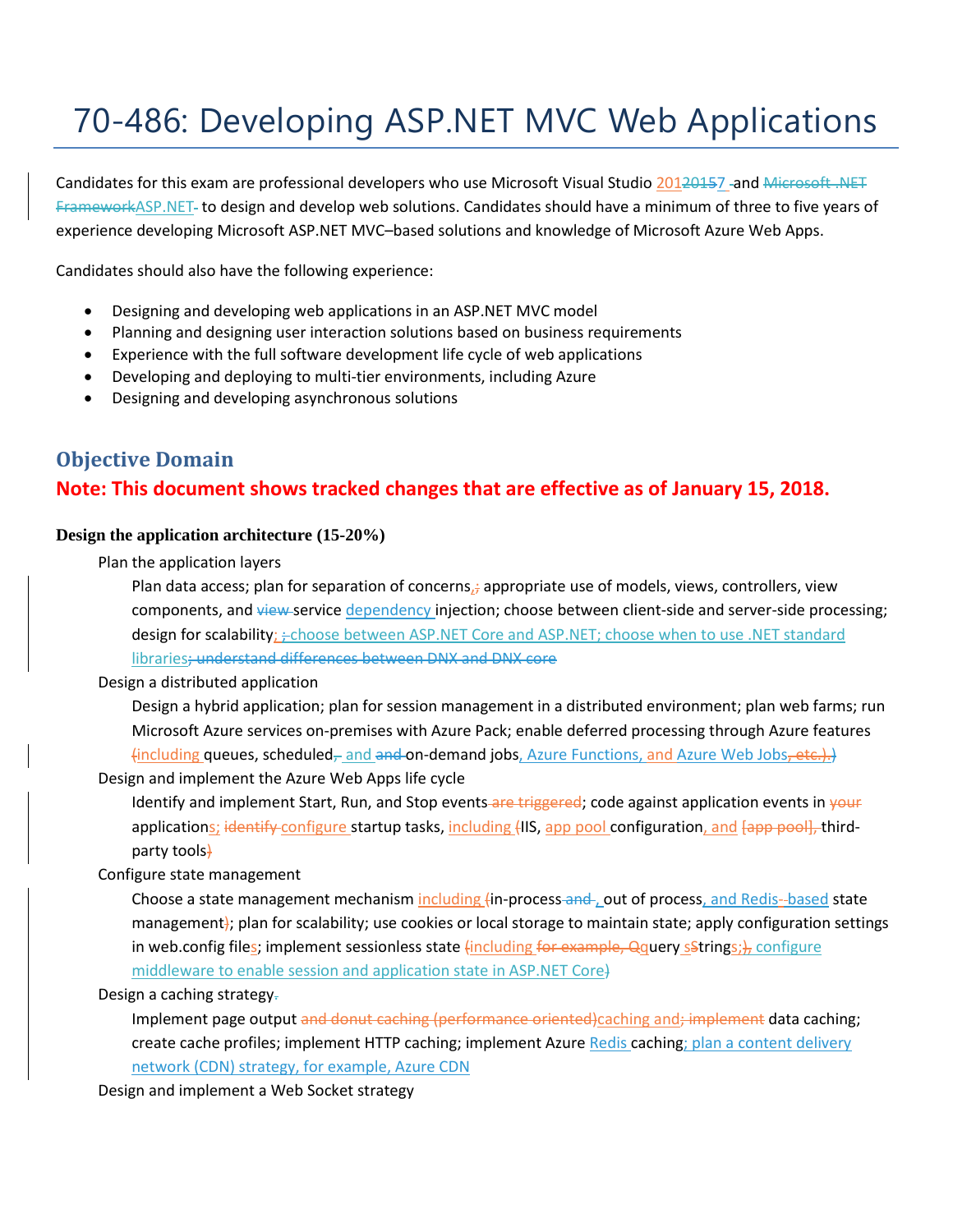Read and write string and binary data asynchronously; choose a connection loss strategy; decide when to use Web Sockets; implement SignalR; enable web socket features in an Azure Web App instance

# Design HTTP modules and handlers

Implement synchronous and asynchronous modules and handlers, choose between modules and handlers in  $\overline{415}$ 

#### Design a configuration management solution

Manage configuration sources, including XML, JSON, and INI files; manage environment variables; implement Option objects; implement multiple environments using files and hierarchical structure; manage sensitive configuration; react to runtime configuration changes; implement a custom configuration source; secure configuration by using Azure Key Vault; use the Secret Manager tool in development to keep secrets out of your code for configuration values

#### Interact with the host environment

Work with file system using file providers; work with environment variables; determine hosting environment capabilities; implement native components, including PInvoke and native dependencies for hosts including Linux and Windows; use ASP.NET hosting on an Open Web Interface for .NET (OWIN)-based server

# Compose an application by using the framework pipeline

Add custom request processing modules to the pipeline; add, remove, and configure services used in the application; design and implement middleware; design for kestrel, Http.sys web server and IIS; design and implement startup filters

## **Design the build and deployment architecture (10-15%)**

Design a browser artifact build strategy

Design a JavaScript build pipeline using Gulp, Grunt, npm and Bower; design an artifact build strategy using Less, Sass and Font Awesome; design and implement a bundling and minification strategy for broswer artifacts, including JavaScript, CSS and images

#### Design a server build strategy

Manage NuGet dependencies; target runtimes, including the full .NET Framework, .NET core, and .NET standard; manage debug and release configurations, including compilation and optimization options; include or exclude files from build; manage build sources, including content, resources, and shared files; implement metadata for projects, including version, release notes, and descriptions; define other build options, including xmlDoc and warningsAsErrors; work with static files in ASP.NET core

#### Design a publishing strategy

Implement application publishing using dotnet.exe; manage publishing options in csproj; implement additional tooling; implement pre-publish and post-publish scripts; implement native compilation; publish to Docker container image

#### Implement an Azure deployment strategy

Deploy Azure Web App using supported deployment models including FTP, Kudu, Web Deploy, and Visual Studio Publishing Wizard; provision ARM- based resources while deploying applications; implement deployment environments, including dev, test, and prod in Azure; use deployment slots for staging sites; deploy to Azure Stack

Implement a on-premises deployment strategy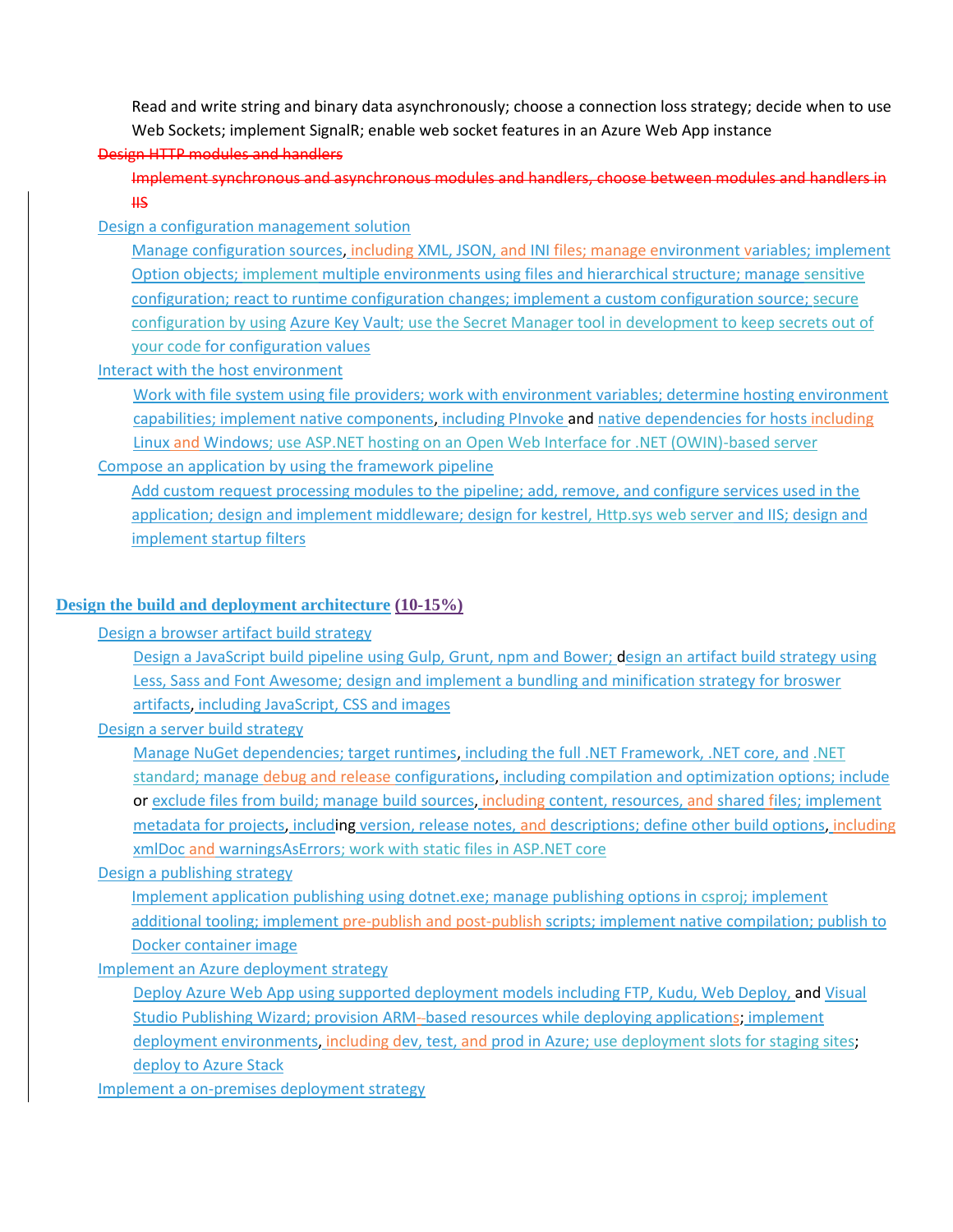Deploy application to IIS using Web Deploy, xcopy, and Visual Studio Publishing Wizard; deploy application to Windows Nano Server, deploy application to IIS Hosted Web Core, deploy application to HTTP.sys web server; deploy application to Kestrel on Windows and Linux; implement reverse proxying to Kestrel using IIS and Nginx

## **Design the User Experience (2015-2520%)**

Create elements of the user interface for a web application

Create and apply styles by using CSS; structure and lay out the user interface by using HTML, including HTML5; implement dynamic page content based on a design; use client framework package management; leverage CSS processors to simplify application style maintenance

Design and implement UI behavior

Implement client-side forms-validation; use JavaScript to manipulate the DOM; extend objects by using prototypal inheritance; use AJAX to make partial page updates; implement the UI by using JQuery

### Compose Design the UI layout of an application

Implement partial views and view components for reuse in different areas of the application; design and implement pages by using Razor syntaxPages; design and implement layouts to provide visual structure; define and render optional and required page sections; create and use tag and HTML helpers to simplify markup

#### Enhance application behavior and style based on browser feature detection

Detect browser features and capabilities; create a web application that runs across multiple browsers and mobile devices; enhance application behavior and style by using vendor-specific extensions, for example, CSS Plan an adaptive UI layout

Plan for running applications in browsers on multiple devices (screen resolution, CSS, HTML), plan for mobile web applications

Plan a responsive UI layout

Plan for applications that run on multiple devices and screen resolutions; use media queries and Bootstrap's responsive grid; detect browser features and capabilities; create a web application that runs across multiple browsers and mobile devices; enable consistent cross-browser experiences with polyfills

#### Plan mobile UI strategy

Implement mobile specific UI elements such as touch input, low bandwidth situations, and device oritentation changes; define and implement a strategy for working with mobile browsers

#### **Develop the User Experience (15-20%)**

Plan for search engine optimization and accessibility

Use analytical tools to parse HTML; provide an xml sitemap and robots.txt file to improve scraping; write semantic markup for accessibility, for example, screen readers; use rich snippets to increase content visibility Plan and implement globalization and localization

Plan a localization strategy; create and apply resources to UI including JavaScript resources; set cultures; implement server side localization and globalization create satellite resource assemblies

Design and implement MVC controllers and actions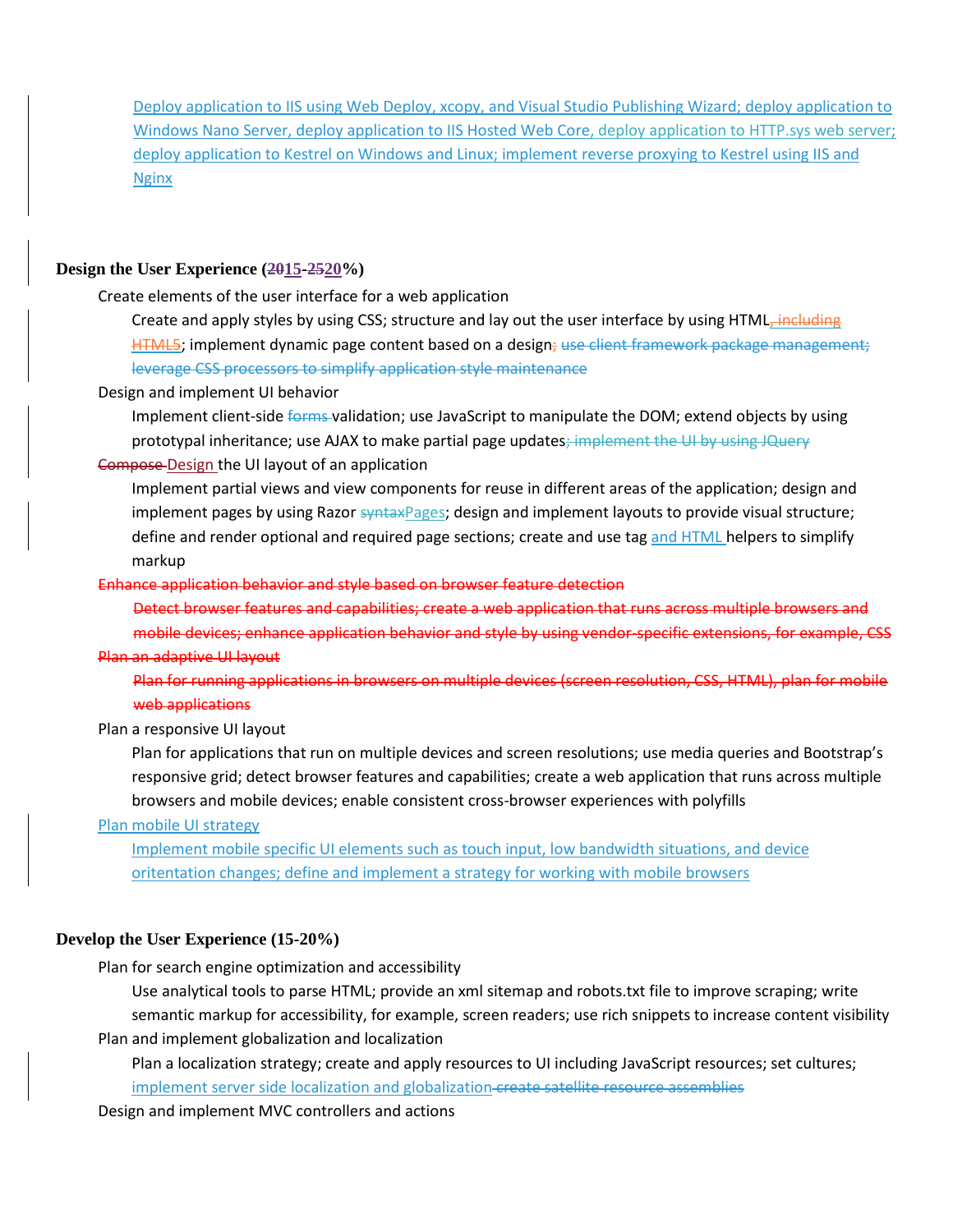Apply authorization attributes, global filters (e.g., including global, , and authentication, and overriddable filters); specify an override filter; use choose and implement custom HTTP codesstatus codes and responses; implement action results; implement MVC areas; implement Dependency Injection for services in controllers; implement model and property binding; use best practices in model binding

#### Design and implement routes

Define a route to handle a URL pattern; apply route constraints; ignore URL patterns; add custom route parameters; define areas; define routes that interoperate with Single Page Application frameworks such as Angular;

Control application behavior by using MVC extensibility points $\frac{1}{2}$ 

Create custom middleware and inject it into the pipeline; implement MVC filters and controller factories; control application behavior by using action results, model binders, and route handlers; inject services into a view

#### Reduce network bandwidth

Bundle and minify scripts (CSS and JavaScript); compress and decompress data (using gzip/deflate; storage); plan a content delivery network (CDN) strategy, for example, Azure CDN

#### Design and implement serialization and model binding

Serialize models and data using supported serialization formats, including JSON, XML, protobuf, and WCF/SOAP; implement model and property binding, including custom binding and model validation; implement web socket communication in MVC; implement file uploading and multipart data; use AutoRest to build clients

#### **Troubleshoot and Debug Web Applications (20-25%)**

Prevent and troubleshoot runtime issues

Troubleshoot performance, security, and errors;

implement tracing, logging, and debugging (iincluding IntelliTrace); enable and configure health monitoring (including Performance Monitor)); configure and use App Insights runtime telemetry

Design an exception handling strategy

Handle exceptions across multiple layers; use MVC middleware to configure error handling; use different exception handling strategies for different environments; create and display custom error pages; configure a custom pipeline for error handling; handle first chance exceptions; configure and use App Insights; log application exceptions;

#### Test a web application

Create and run unit tests, for example, use the Assert class, create mocks and stubs; create and run web tests including using Browser Link; debug a web application in multiple browsers and mobile emulators; use Azure DevTest Labs; use Visual Studio Team Services

#### Debug an Azure application

Collect diagnostic information by using Azure App Insights; choose log types, for example, event logs, performance counters, and crash dumps; stream logs directly to Visual Studio from a deployed site; debug an Azure application by using Visual Studio and Studioand remote debugging; interact directly with remote Azure websites using Server Explorer